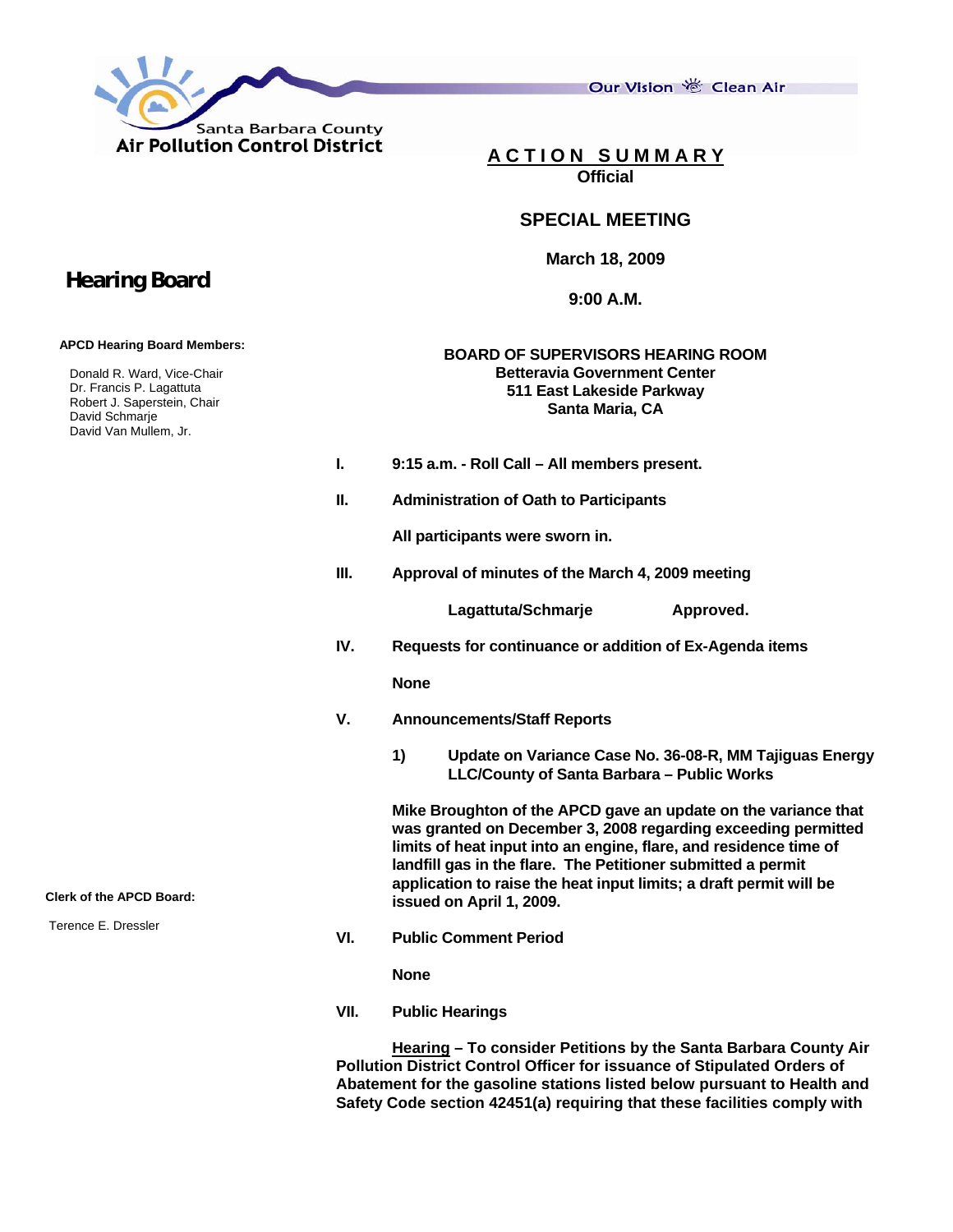**District Rule 316. Specifically, these gasoline stations are required to comply with the State of California's Phase II Enhanced Vapor Recovery requirements on April 1, 2009. The facilities have obtained the required District permit to construct, but will not be able to install the new equipment by the State's deadline. The owners of these gasoline stations and the District have agreed to the terms of a Stipulated Order of Abatement:** 

| 1)  | Case No. 15-09-SA - | Respondent: Golam Mostafa, Sweet Petroleum<br>89 E. Highway 246, Buellton                      |
|-----|---------------------|------------------------------------------------------------------------------------------------|
| 2)  | Case No. 16-09-SA - | Respondent: Roy R. Tate, Lompoc Valley Gas & Diesel<br>719 W. Laurel Avenue, Lompoc            |
| 3)  | Case No. 17-09-SA - | Respondent: R. Craig Lincoln, Fastrip Oil Company<br>752 Guadalupe Street, Guadalupe           |
| 4)  | Case No. 18-09-SA - | Respondent: Saleem Patel, Anishan Services, Inc.<br>1337 N. H Street, Lompoc                   |
| 5)  | Case No. 19-09-SA - | Respondent: David F. Cosley, Guadalupe 76<br>1080 Guadalupe Street, Guadalupe                  |
| 6)  | Case No. 20-09-SA - | Respondent: John Letters, Santa Maria Car Wash<br>2301 S. Broadway, Santa Maria                |
| 7)  | Case No. 21-09-SA - | Respondent: Mort Zomorodi, Gasco Auto Care<br>740 E. Donovan Road, Santa Maria                 |
| 8)  | Case No. 22-09-SA - | Respondent: Linda M. Schultze, Eagle Energy<br>1260 W. Main Street, Santa Maria                |
| 9)  | Case No. 23-09-SA - | Respondent: Jon K. McConnel, The Village Service Station<br>1476 E. Valley Road, Santa Barbara |
| 10) | Case No. 24-09-SA - | Respondent: Louis. T. Bacca, Lou's Chevron<br>1100 E. Ocean Avenue, Lompoc                     |
| 11) | Case No. 25-09-SA - | Respondent: Jon Winther, John's Chevron<br>3595 Sagunto Street, Santa Ynez                     |

**All respondents appeared and testified as to the status of their compliance and the attachments to the Orders were amended to reflect any changes. Mike Broughton and Paula Iorio represented the District, and Bill Dillon acted as Counsel for the District. Jerry Czuleger acted as Counsel for the Hearing Board. Keith Slocum of B & T Service Station Contractors appeared on behalf of several Respondents to testify as to the progress of installing the Phase II Enhanced Vapor Recovery equipment.** 

| Ward/Schmarje | Unanimously approved June 3, |
|---------------|------------------------------|
|               | 2009 as the compliance date. |

**The meeting was recessed at 10:45 a.m. and reconvened at 10:55 a.m.**